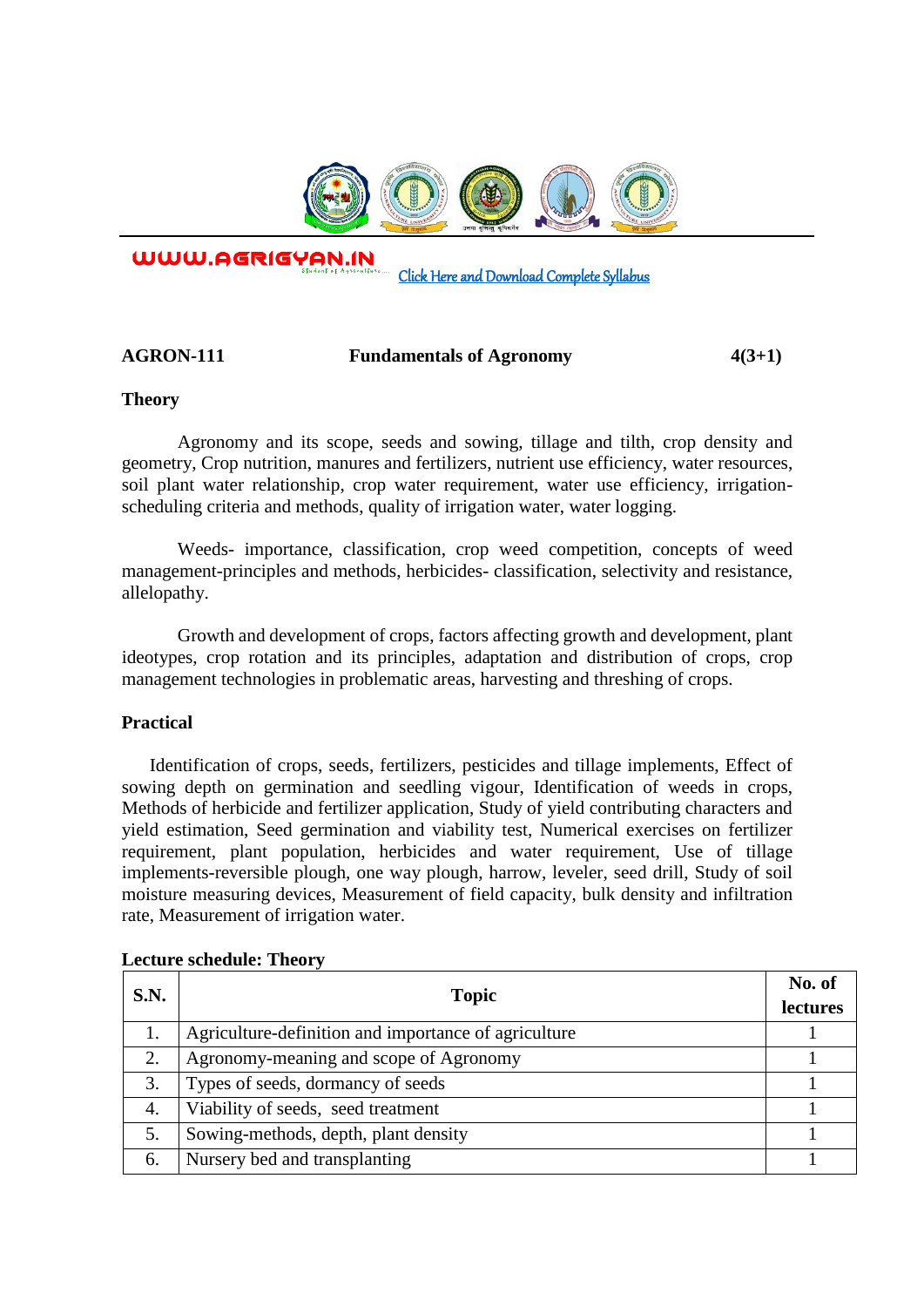| 7.        | Crop density and geometry                                                               | 1            |
|-----------|-----------------------------------------------------------------------------------------|--------------|
| 8.        | Optimum plant population                                                                | 1            |
| 9.        | Tillage-definition and types of tillage including minimum and no tillage.               | 1            |
| 10.       | Tilth-definition and characteristics of good tilth.                                     | $\mathbf{1}$ |
| 11.       | Crop nutrition-essential nutrients-classification                                       | $\mathbf{1}$ |
| 12.       | Nutrient mobility in plants, Factors affecting nutrient availability                    | $\mathbf{1}$ |
| 13.       | Functions and deficiency symptoms of primary nutrients                                  | $\mathbf{1}$ |
| 14.       | Manures -types, nutrient content,                                                       | $\mathbf{1}$ |
| 15.       | Green manures, compost                                                                  | $\mathbf{1}$ |
| 16.       | Fertilizers, INM                                                                        | $\mathbf{1}$ |
| 17.       | Nutrient use efficiency                                                                 | $\mathbf{1}$ |
| 18.       | Irrigation : definition and objectives                                                  | $\mathbf{1}$ |
| 19.       | Water resources and irrigation development in India and Rajasthan.                      | $\mathbf{1}$ |
| 20.       | Soil moisture constants and theories of soil water availability                         | 1            |
| 21.       | Crop water requirement and factors affecting it                                         | $\mathbf{1}$ |
|           | Scheduling of irrigation: meaning and different approaches for scheduling               | 1            |
| 22.       | irrigation in field crops.                                                              |              |
| 23.       | Surface methods of irrigation; border, furrow, check basin and basin                    | $\mathbf{1}$ |
|           | methods                                                                                 |              |
| 24.       | Sprinkler and drip methods; their layout, adaptability, advantages and                  | 1            |
|           | limitations.                                                                            |              |
| 25.       | Irrigation efficiency; different terms used and their importance.                       | 1            |
| 26.       | Water use efficiency -factors affecting and agronomic techniques to boost<br><b>WUE</b> | 1            |
| 27.       | Irrigation water quality- different criteria and limits used, effect of poor            | $\mathbf{1}$ |
|           | quality water on plant growth.                                                          |              |
| 28.       | Management practices for efficient use of poor quality waters including                 | 1            |
|           | conjunctive use of water.                                                               |              |
| 29.       | Agricultural drainage- definition, benefits and different methods of drainage.          | 1            |
|           |                                                                                         |              |
| 30.       | Growth and development of crops,                                                        | 1            |
| 31.       | factors affecting growth and development,                                               | 1            |
| 32.<br>33 | Plant ideotypes,                                                                        | 1            |
|           | Crop rotation and its principles,                                                       | $\mathbf{1}$ |
| 34        | Adaptation and distribution of crops,.                                                  | 1            |
| 35        | Crop management technologies in problematic areas,                                      | $\mathbf{1}$ |
| 36        | Harvesting and threshing of crops                                                       | 1            |
| 37        | Weeds - definition, harmful and beneficial effects and classification                   | 1            |
| 38        | Ecology of weeds                                                                        | 1            |
| 39        | Weed - reproduction and seed dissemination                                              | $\mathbf{1}$ |
| 40        | Crop-weed competition-concept and allelopathy                                           | $\mathbf{1}$ |
| 41        | Concepts of weed prevention, eradication and weed control                               | $\mathbf{1}$ |
| 42        | Physical and cultural methods of weed control                                           | $\mathbf{1}$ |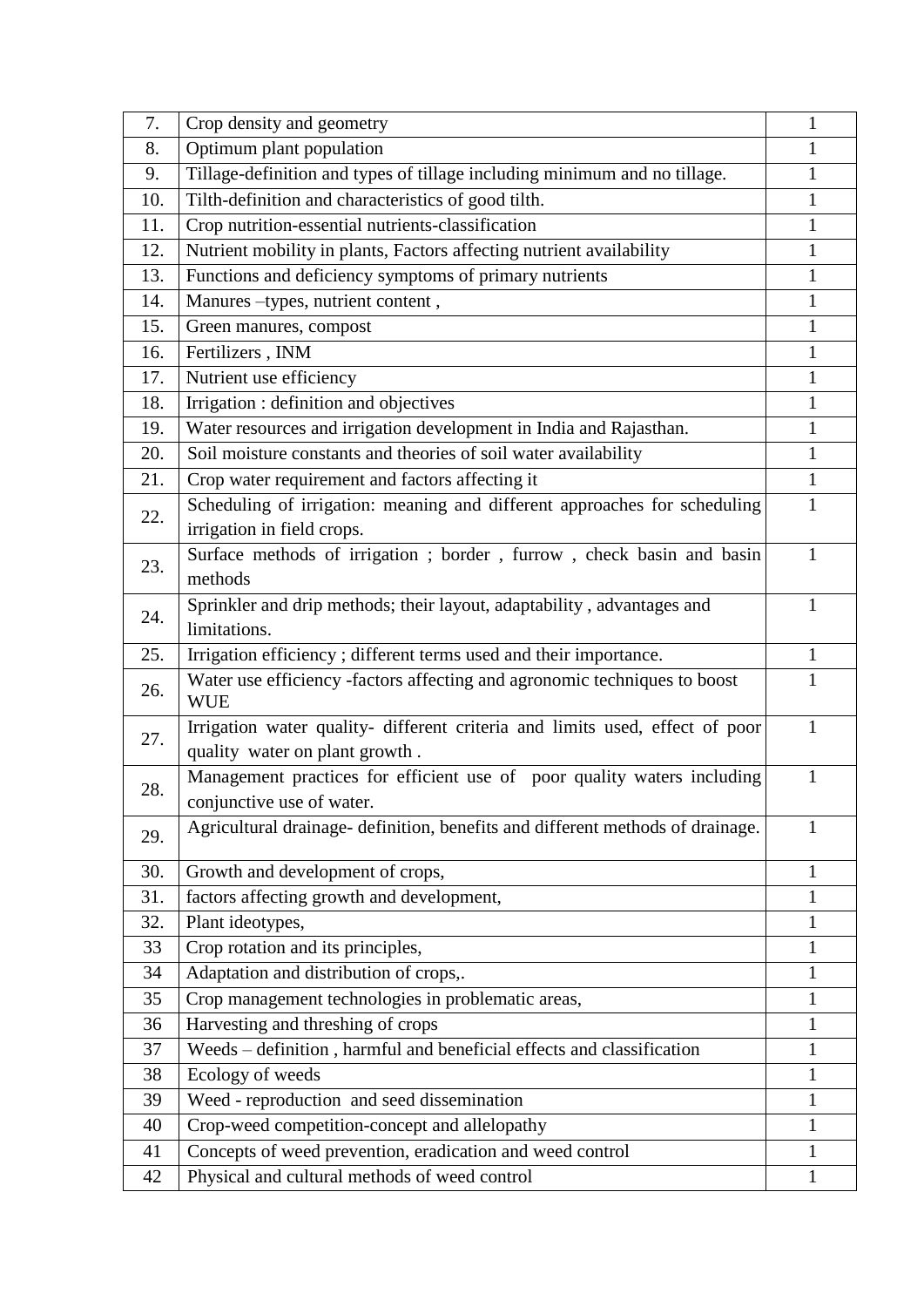| 43 | Chemical and biological methods of weed control                             |  |
|----|-----------------------------------------------------------------------------|--|
| 44 | Integrated weed management - An introduction                                |  |
| 45 | Introduction to herbicides, advantages and limitations of herbicides usages |  |
| 46 | <b>Classification of herbicides</b>                                         |  |
| 47 | Herbicidal selectivity and resistance                                       |  |
| 48 | Allelopathy                                                                 |  |

**Lecturer schedule: Practical** 

.

. . .

| 10             | Herbicides requirement calculations and water requirement                     |          |
|----------------|-------------------------------------------------------------------------------|----------|
| 11             | Use of tillage implements-reversible plough, one way plough, harrow, leveler, |          |
|                | seed drill,                                                                   |          |
| 12             | Study of soil moisture measuring devices                                      |          |
| 13             | Measurement of field capacity                                                 |          |
| 14             | Determination of bulk density                                                 |          |
| 15             | Determination of infiltration rate                                            |          |
| 16             | Measurement of irrigation water                                               |          |
| S.No           |                                                                               | No. of   |
|                | <b>Topic</b>                                                                  | lectures |
| $\mathbf{1}$   | Identification of crops, seeds, fertilizers,                                  |          |
| $\overline{2}$ | Common Pesticides in agriculture                                              |          |
|                |                                                                               |          |
| 3              | Study of agro-climatic zones of India and Rajasthan                           |          |
| $\overline{4}$ | Identification of weeds in crops                                              |          |
| 5              | Methods of herbicide and fertilizer application,                              |          |
| 6              | Study of yield contributing characters and yield estimation,                  |          |
| $\overline{7}$ | Seed germination and viability test                                           |          |
| 8              | Numerical exercises on fertilizer requirement of crops                        |          |
| 9              | Plant geometry and plant population of various crops                          |          |